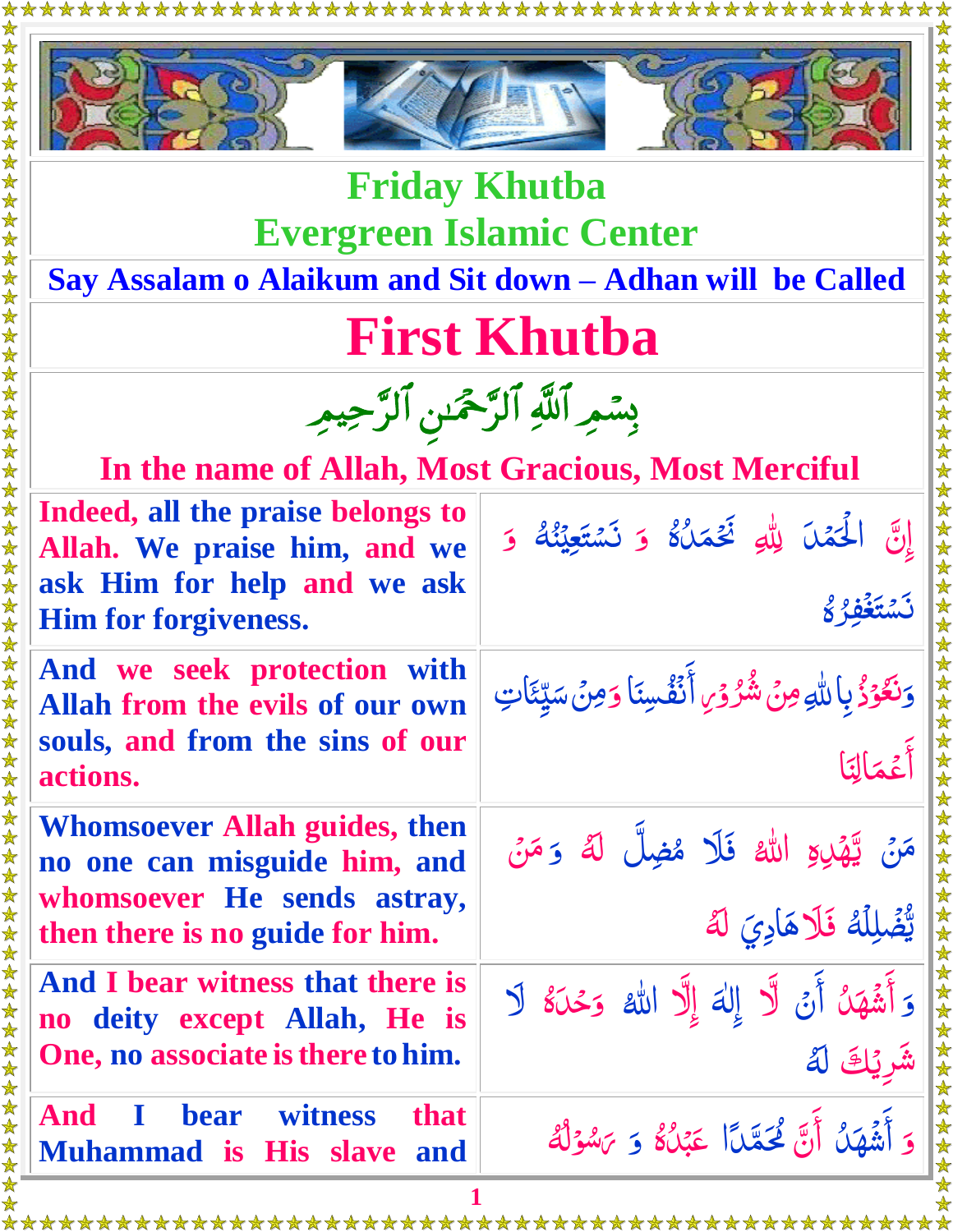| His Messenger.                                                                  |                                                                                  |
|---------------------------------------------------------------------------------|----------------------------------------------------------------------------------|
| O those who believed, fear<br>Allah as rightfully He should be                  | يَآَيُّهَا الَّذِيْنَ اٰمَنُوا اتَّقُوا اللهَ حَقَّ تُقْتِهِ وَ                  |
| feared, and must not die except<br>while you are in submission (to              | لَا تَهْوَتُنَّ إِلَّا وَ أَنْثَمَ مُّسْلِمُوْنَ                                 |
| Allah).<br><b>Aal Imran 3:102</b>                                               |                                                                                  |
| O mankind, fear your Lord<br>who created you from a single                      | يَآَيُّهَا التَّاسُ اتَّقُوۡا يَتِّكُمُ الَّذِيۡ خَلَقَكُمۡ                      |
| soul, and He created from it its<br>mate.<br><b>AnNisa 4:1</b>                  | مِّنْ تَّفَّسٍ وَّاحِدَةٍ وَّ خَلَقَ مِنْهَا زَوْجَهَا                           |
| And He has spread from them<br>both men in multitude and                        | وَ بَثَّ مِنْهُمَا بِجَالاً كَثِيْرًا وَّ نِسَاءً                                |
| women.<br><b>AnNisa 4:1</b><br>And fear Allah, He, you ask                      |                                                                                  |
| your mutual (rights) through                                                    | وَ اتَّقُوا اللهَ الَّذِي تَسَاءَلُوُنَ بِهِ وَ                                  |
| Him, and the wombs (kinship).                                                   | الْأَيْهَامَ إِنَّ اللَّهَ كَانَ عَلَيْكُمْ يَقِيْبًا                            |
| Indeed, Allah is, over you, All<br><b>Watcher.</b><br><b>AnNisa 4:1</b>         |                                                                                  |
| those who believed, fear<br>Ő<br>speak words<br>Allah,<br>and                   | يَآَيُّهَا الَّذِيْنَ اٰمَنُوا اتَّقُوا اللهَ وَ قُوْلُوًا<br>  قَوْلاً سَلِيدًا |
| directed to the right. AlAhzab 33:70                                            |                                                                                  |
| He will make righteous for you<br>your deeds, and He will forgive               | يُّصُلِحُ لَكُمُ أَعْمَالَكُمْ وَ يَغْفِرُ لَكُمْ<br>وورع                        |
| for you your sins.<br><b>AlAhzab 33:71</b>                                      |                                                                                  |
| And whoever obeys Allah and<br><b>His Messenger, then certainly</b>             | وَ مَنْ يُثْطِعِ اللَّهَ وَ يَسْوَلَهُ فَقَلْ فَازَ فَوْزًا                      |
| has attained<br><b>he</b><br>great<br>a<br>achievement.<br><b>AlAhzab 33:71</b> |                                                                                  |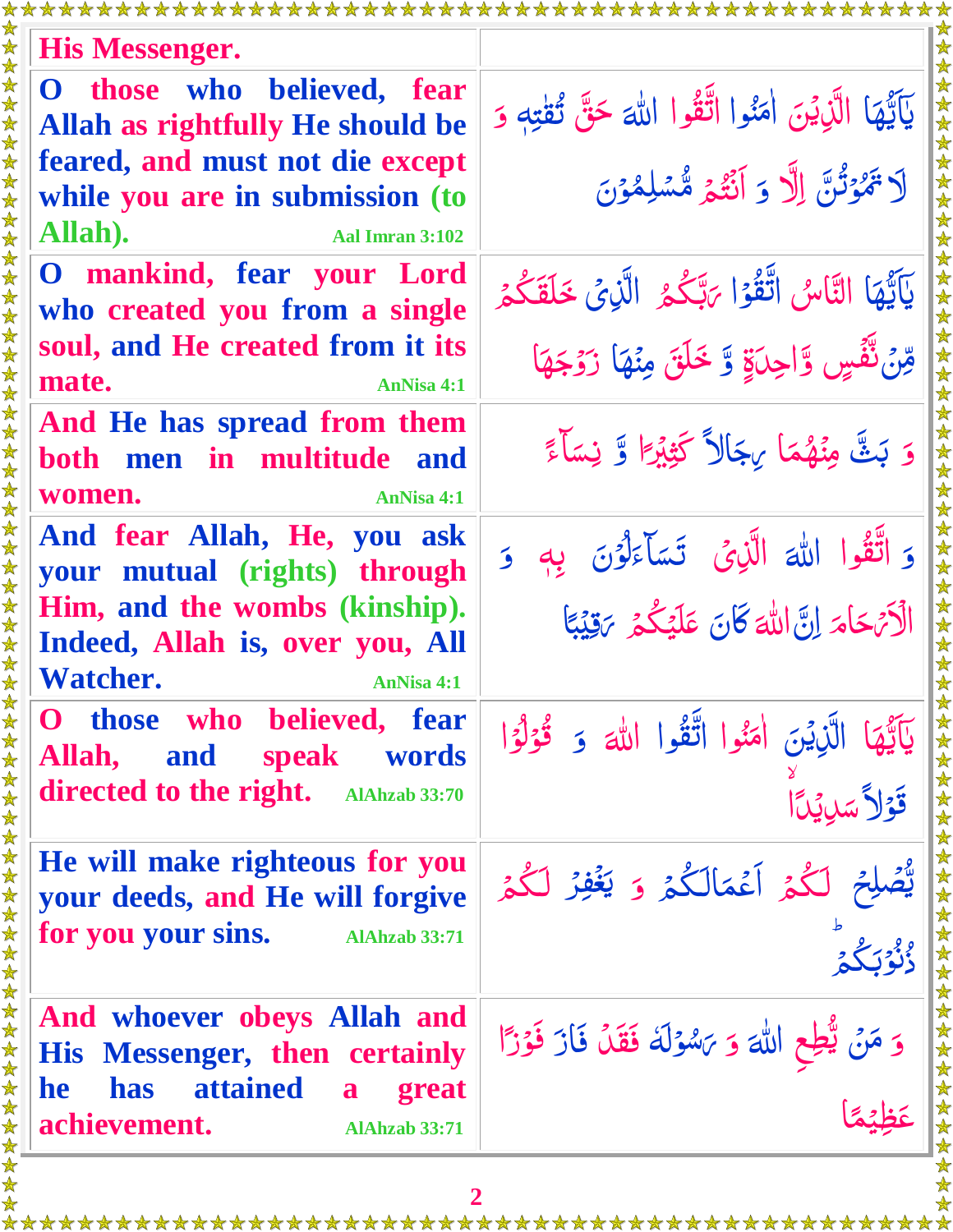# **English Speech**

**Speech should be coherent, topic based, productive, brief spiritual and beneficial to the listeners.**

# **Include Do not include**

**Quranic Verses. Authentic Ahadith with reference of the books. Advice form Quran/Sunnah. Emphasis on Understanding and practicing Quran. Sanctity of relationship and respect towardsfellow human beings. Services and improvement for the welfare of people. Other positive topics. End Khutba on time.**

女女女女女女女女女女女女女女女女女女女女女女女女女女女女女女女

**Messages of hate and disagreement. Criticizing governments, Countries and Nations. Comparing and criticizing religions and sects. Jokes and comments that make listeners laugh. Unrelated and useless stories and events.**

\*\*\*\*\*

**Disrespect for others. Politics.**

**Avoid repetition.**

## **Closing Statement of First Khutba**

| I say this word of mine, and I<br>seek forgiveness from Allah, for<br>me, and for you, and for the<br>rest of those who submit (to<br>Allah). | أَقْوَلْ قَوْلِي هٰذَا وَ اسْتَغْفِرُ اللَّهَ لِي وَ لَكُمْ<br>وَلِسَائِرِ الْمُسْلِمِينَ |
|-----------------------------------------------------------------------------------------------------------------------------------------------|-------------------------------------------------------------------------------------------|
| So ask Him for forgiveness.<br>Indeed, He is the Forgiver, the<br><b>Merciful.</b>                                                            | فَاسْتَغْفِرُوْهُ إِنَّهُ هُوَ الْغَفُوْمُ الرَّحِيْمُ                                    |

**Sit down briefly and make dua quietly for forgiveness**

\*\*\*\*\*\*\*\*\*\*\*\*\*\*\*\*\*